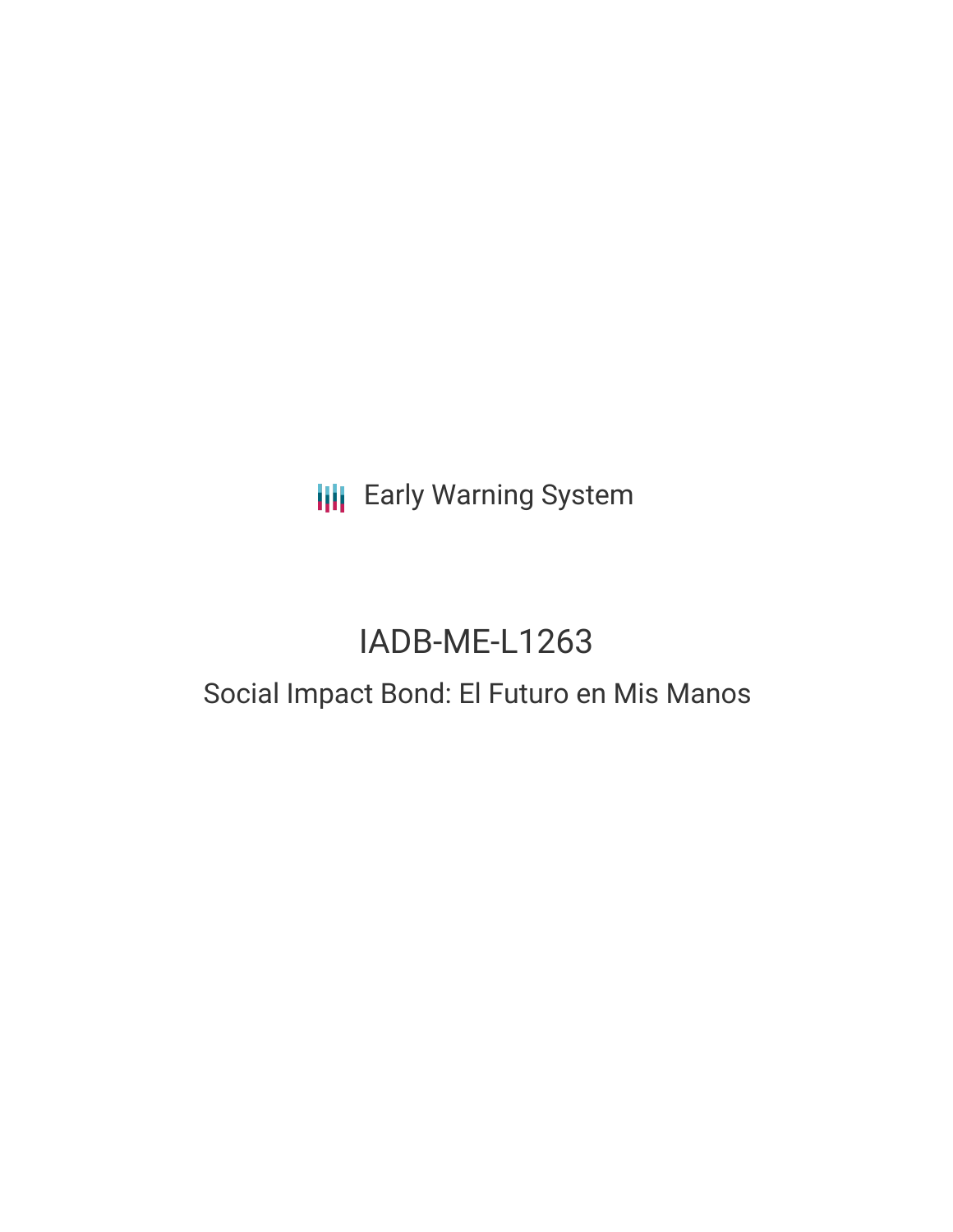

#### **Quick Facts**

| <b>Countries</b>              | Mexico                                 |
|-------------------------------|----------------------------------------|
| <b>Financial Institutions</b> | Inter-American Development Bank (IADB) |
| <b>Status</b>                 | Approved                               |
| <b>Bank Risk Rating</b>       | C                                      |
| <b>Voting Date</b>            | 2016-12-07                             |
| <b>Sectors</b>                | Humanitarian Response                  |
| <b>Investment Type(s)</b>     | Loan                                   |
| <b>Project Cost (USD)</b>     | \$2.28 million                         |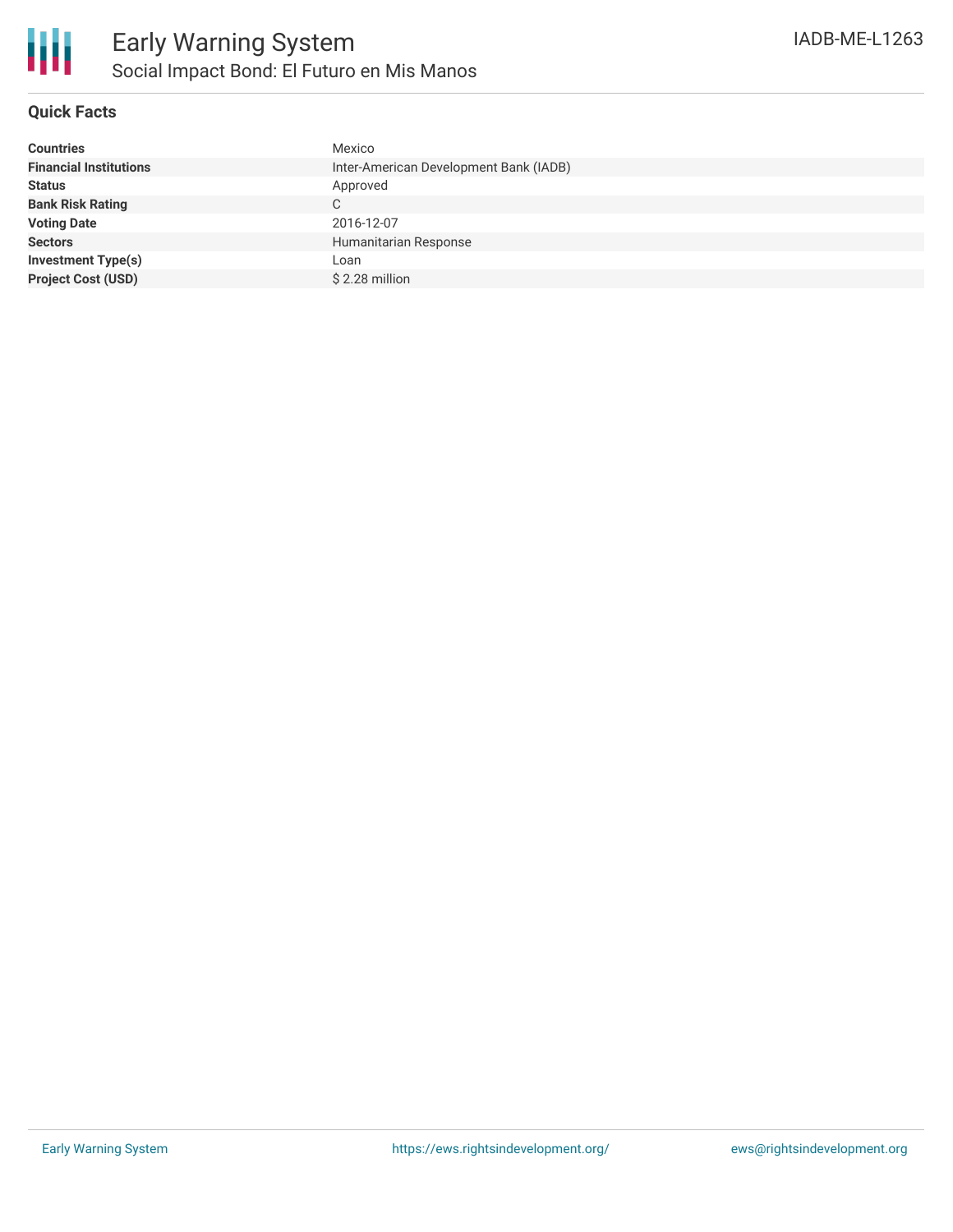

#### **Project Description**

From the IDB: "The objective for the intervention of the social impact bond (SIB) would be to achieve better economic conditions for the MJF that are already enrolled in the State of Jalisco Program, Apoyo a Mujeres Jefas. Emerging evidence suggests that outcomes-based financing models can lead to greater impact with the same money. With the goal of expanding this program with additional services that would eventually supplant the existing AMJF, the State of Jalisco is proposing a SIB in order to finance these services."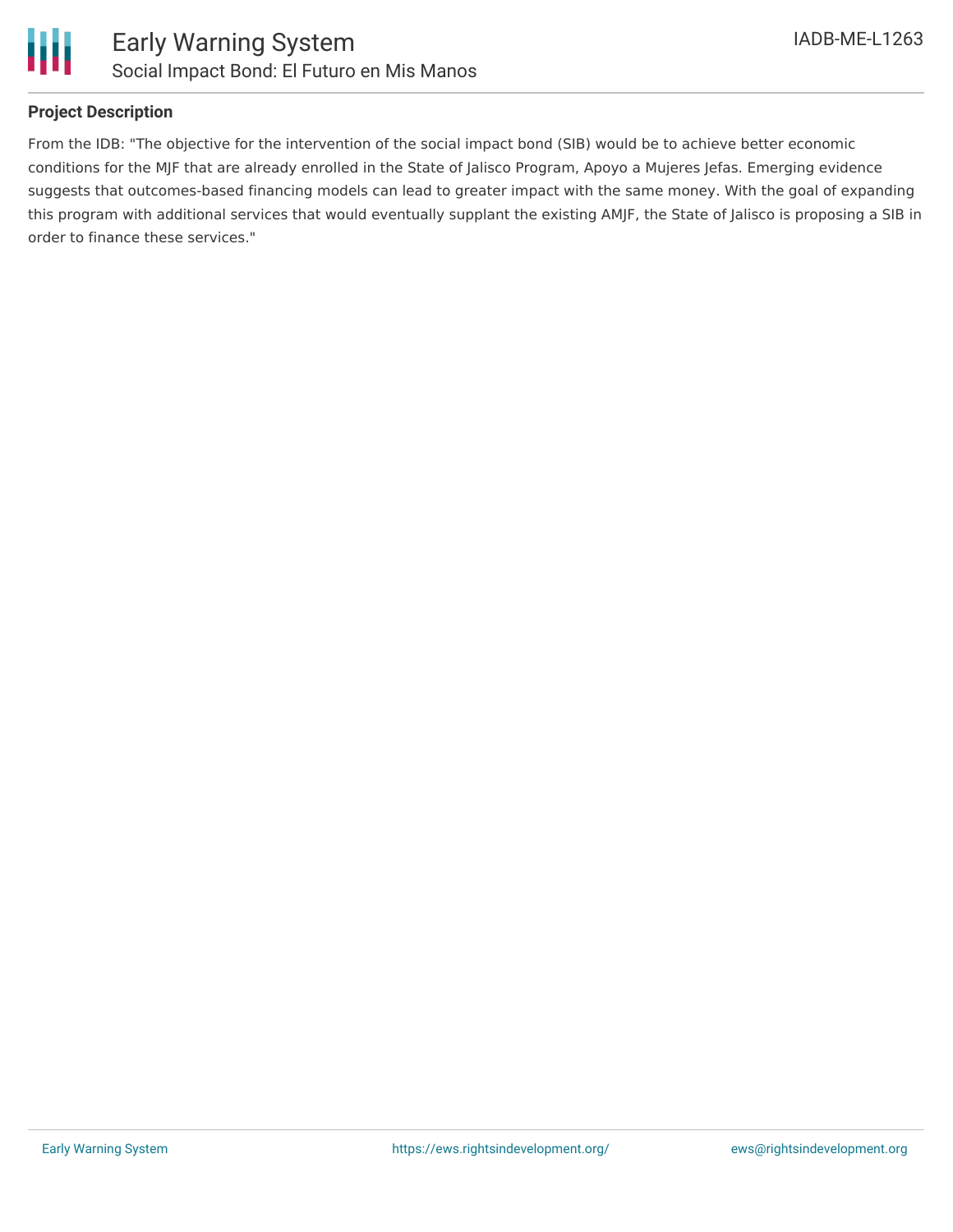

#### **Investment Description**

• Inter-American Development Bank (IADB)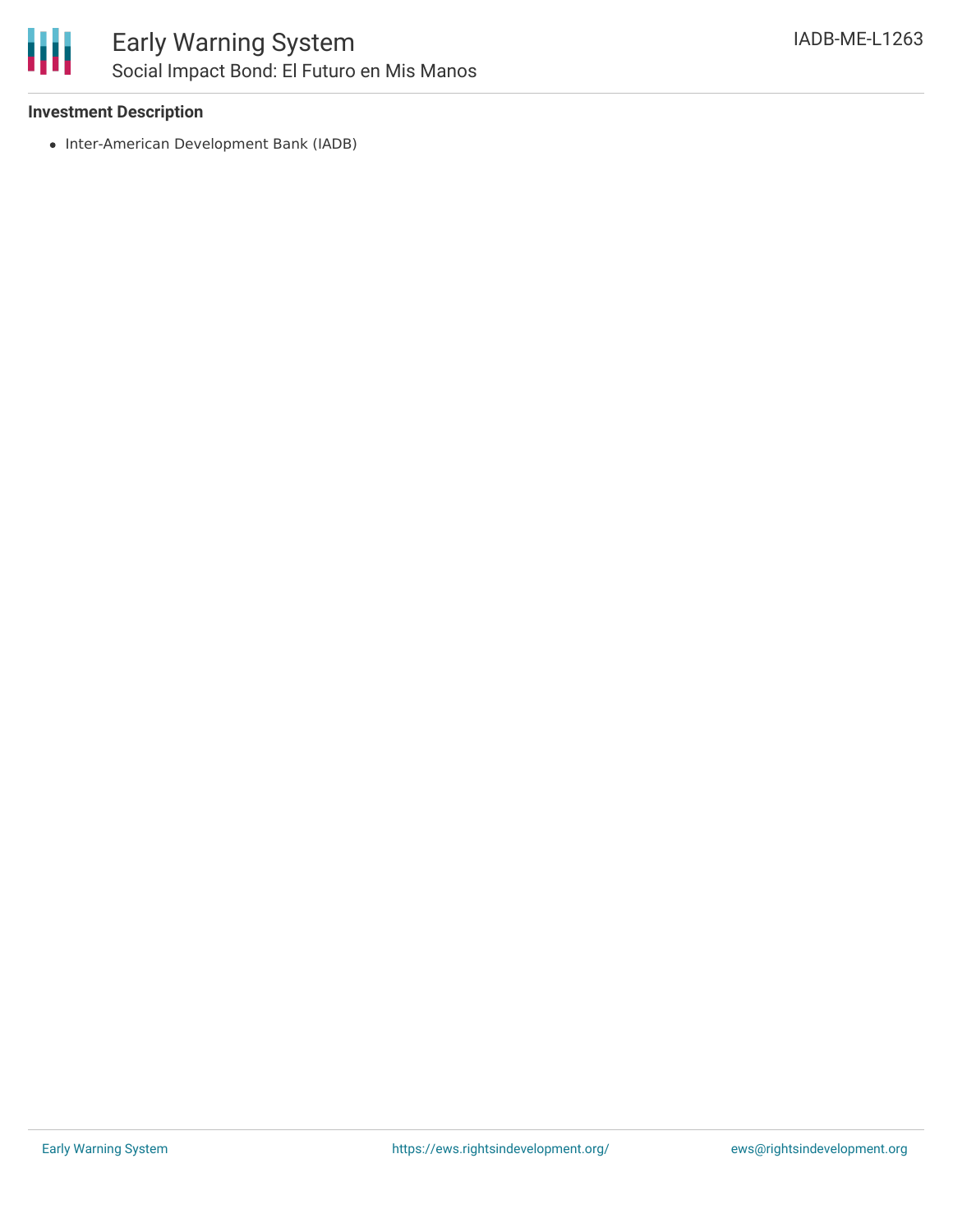

#### **Contact Information**

#### ACCOUNTABILITY MECHANISM OF IADB

The Independent Consultation and Investigation Mechanism (MICI) is the independent complaint mechanism and fact-finding body for people who have been or are likely to be adversely affected by an Inter-American Development Bank (IDB) or Inter-American Investment Corporation (IIC)-funded project. If you submit a complaint to MICI, they may assist you in addressing the problems you raised through a dispute-resolution process with those implementing the project and/or through an investigation to assess whether the IDB or IIC is following its own policies for preventing or mitigating harm to people or the environment. You can submit a complaint by sending an email to MICI@iadb.org. You can learn more about the MICI and how to file a complaint at http://www.iadb.org/en/mici/mici,1752.html (in English) or http://www.iadb.org/es/mici/mici,1752.html (Spanish).